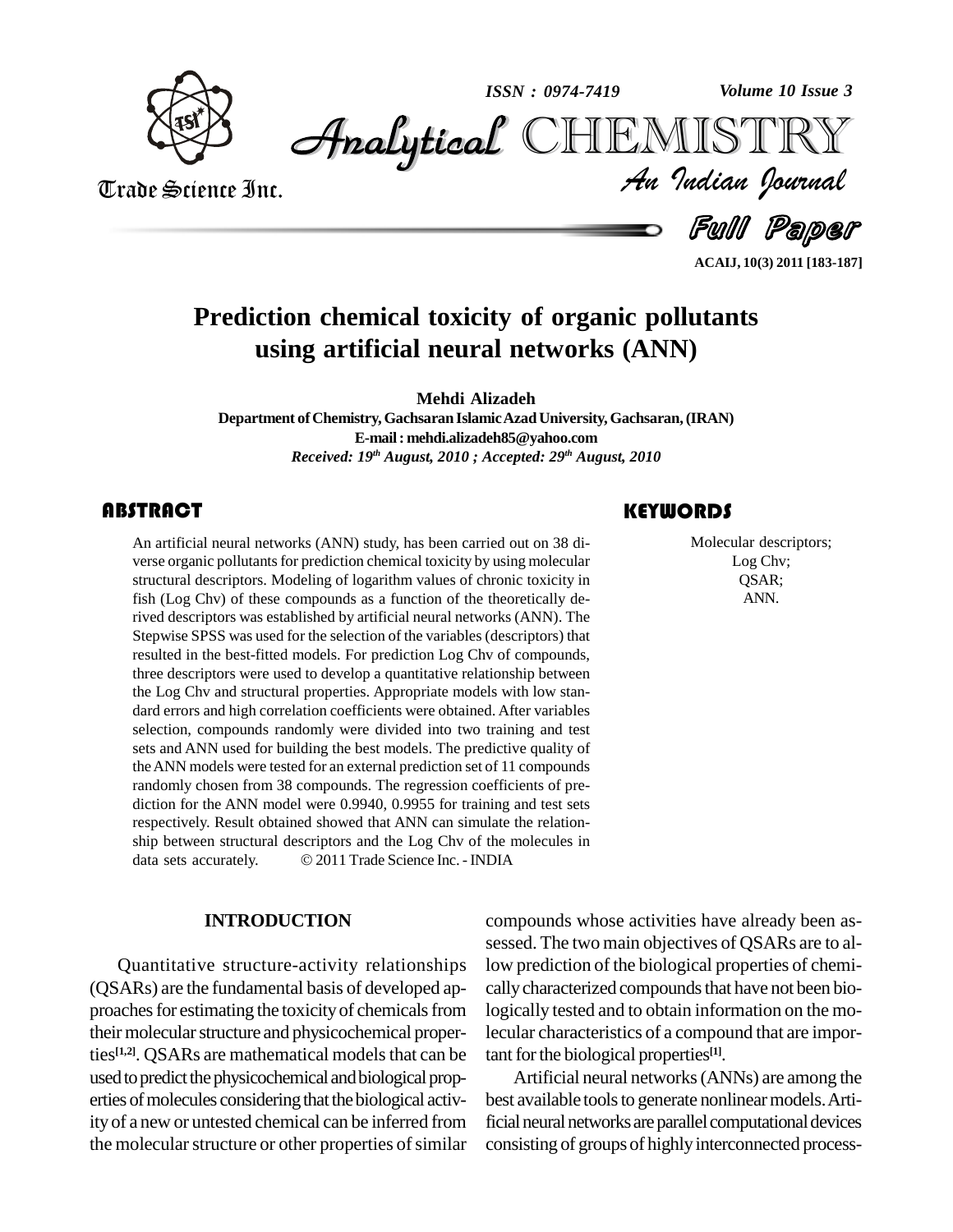# Full Paper

ing elements called neurons.Artificial neural networks  $(ANNs)$ , inspired by scientist's interpretation of the architecture and functioning of the human brain<sup>[3,4]</sup>. mean, however, a methodology related to nonlinear regres sion techniques<sup>[5,6]</sup>. Reviews have been published con-<br><sup>1 (2</sup> cerning applications of ANN in different fields<sup>[7,8]</sup>. Re-<br>2 2 cently, artificial neural networks (ANNs) have been used to a wide variety of chemical problems such as spectral analysis<sup>[9]</sup>, prediction of dielectric constant<sup>[10]</sup> and mass 5 2-0 spectral search<sup>[11]</sup>. ANNs have been applied to QSAR 6 2.4-dichlor analysis since the late 1980s due to its flexibility in modeling of nonlinear problems, mainly in response to in-crease accuracydemands; theyhave beenwidelyused to predict many physicochemical properties **[12-16]**.The main aim of the present work is development of a QSAR models byusingANN as nonlinear method to predict the logarithm values of chronic toxicity in fish of various organic pollutants.

In the present work, a QSAR study, has been carried out on the logarithm values of chronic toxicity in fish (Log ChV) for 38 diverse organic pollutants by using structural molecular descriptors. Nonlinear method, feed forward neural network with back-propagation training along with Stepwise SPSS as variable selection software were used to model the Log ChV with the structural descriptors.

## **MATERIALSAND METHODS**

#### **Experimental data**

The experimental data of the logarithm values of chronic toxicity in fish (Log Chv), for 38 chemical compounds including various organic pollutants were taken from literature<sup>[17]</sup>, that shown in TABLE 1. The data set  $\frac{29}{100}$ randomly was divided into two subsets in ANN: training and test sets including 27 and 11 compounds respectively.

#### **Artificial neural networks(ANN)**

where<sup>[18,19]</sup>. The relevant principle of supervised learn-*Indian*<br>*Into desired of*<br>*Into desired of*<br>*ISTRY*<br>*ISTRY* Analytical Contract Contract Principle of Super Chou team Principles, functioning and applications of artificial neural networks have been adequately described else data) and transfers them into desired outputs. The input within the network. The way in which each node trans-

```
CHEMISTRY
```

| TABLE 1 : Data set and corresponding observed and ANN |  |
|-------------------------------------------------------|--|
| predicted values of Log Chv <sup>a</sup>              |  |

|     | Name                                                 |        |                             | log Chv log Chv Residua |  |
|-----|------------------------------------------------------|--------|-----------------------------|-------------------------|--|
| No. | <b>Training set</b>                                  | (EXP)  | (ANN)                       | ı                       |  |
|     | 1 (2,4,5-trichlorophenoxy) acetic acid               | 1.2912 | 1.1685                      | 0.0591                  |  |
|     | 2 2-(2,4,5-trichlorophenoxy) propionic acid          | 0.9490 | 0.9470                      | $-0.0020$               |  |
|     | 3 2-(2,4-dichlorophenoxy) propionic acid             | 1.4551 | 1.4186                      | $-0.0365$               |  |
|     | 4 2-(4-chlorophenoxy)-2-methylpropionic acid 1.4939  |        | 1.6230                      | 0.1291                  |  |
|     | 5 2-(4-chlorophenoxy) propionic acid                 | 1.9431 | 1.9224                      | $-0.0207$               |  |
|     | 6 2,4-dichlorophenoxyacetic acid                     | 1.7851 | 1.7472                      | $-0.0379$               |  |
|     | 7 2,4-dimethylphenol                                 |        | 0.0546 0.0953               | 0.0407                  |  |
|     | 8 2-chlorophenol                                     | 0.3581 | 0.3157                      | $-0.0424$               |  |
|     | 9 2-phenoxypropionic acid                            | 2.4181 | 2.4769                      | 0.0588                  |  |
|     | 10 2-phenyl phenol                                   |        | $-0.2197$ 0.0674            | 0.2871                  |  |
|     | 11 3,6-dichloro-2-methoxybenzoic acid                | 2.2027 | 2.1707                      | $-0.0320$               |  |
|     | 12 4-(2-methyl-4-chlorophenoxy) butyric acid         | 1.0342 | 1.1031                      | 0.0689                  |  |
|     | 13 Anthracene                                        |        | $-0.8125 - 0.7893$          | 0.0232                  |  |
|     | 14 Biphenyl                                          |        | -0.3635 -0.4137 -0.0502     |                         |  |
|     | 15 Bromobenzene                                      |        | 0.4103 0.4018               | $-0.0085$               |  |
|     | 16 Buturon                                           | 0.7800 | 0.5552                      | $-0.2248$               |  |
|     | 17 Chlorbromuron                                     |        | 0.4472 0.2542               | -0.1930                 |  |
|     | 18 Chloroxuron                                       |        | $-0.3665 - 0.2431$          | 0.1234                  |  |
|     | 19 Chlortoluron                                      | 0.8031 | 0.8603                      | 0.0572                  |  |
|     | 20 Fenuron                                           |        | 1.7348 1.7923               | 0.0575                  |  |
|     | 21 Fluometuron                                       | 1.0414 | 1.1409                      | 0.0995                  |  |
|     | 22 Isoproturon                                       |        | 0.5637 0.4297               | $-0.1340$               |  |
|     | 23 Monolinuron                                       |        | 1.0855 1.0343               | $-0.0512$               |  |
|     | 24 Monuron                                           | 1.2520 | 1.1843                      | $-0.0677$               |  |
|     | 25 Pentachorophenol                                  |        | -0.9393 -0.9198 0.0195      |                         |  |
|     | 26 Phenol                                            |        | 0.6289 0.6997               | 0.0708                  |  |
|     | 27 Tetradifon                                        |        | $-1.2366 - 1.2524 - 0.0158$ |                         |  |
|     | <b>Test set</b>                                      |        |                             |                         |  |
|     | 28 (4-chloro-2-methylphenoxy) acetic acid            | 1.8300 |                             | 1.7709 -0.0591          |  |
|     | 29 2-(3-chlorophenoxy) propionic acid                | 1.9431 | 1.8643 -0.0788              |                         |  |
|     | 30 2,4-dichlorophenol                                |        | 0.0611 -0.0612 -0.1223      |                         |  |
|     | 31 3-methyl-4-chlorophenol                           |        | 0.0656 -0.0742 -0.1398      |                         |  |
|     | 32 Benzene                                           |        | 0.8814 0.6747 -0.2067       |                         |  |
|     | 33 Buprofezin                                        |        | -0.5361 -0.4936 0.0425      |                         |  |
|     | 34 Diuron                                            |        | 0.7646 0.7627 -0.0019       |                         |  |
|     | 35 Metoxuron                                         |        | 1.2435 1.4082               | 0.1647                  |  |
|     | 36 Neburon                                           |        | $-0.4510 - 0.3866$ 0.0644   |                         |  |
|     | 37 Propargite                                        |        | -1.5850 -1.4886 0.0964      |                         |  |
|     | 38 Triclopyr                                         | 1.9279 |                             | 1.9179 -0.0100          |  |
|     | <sup>a</sup> Log Chv in fish after 30 days           |        |                             |                         |  |
|     | forms its input depends on the so-called 'connection |        |                             |                         |  |

and output nodes may be connected to any other nodes forms its input depends on the so-called 'connection<br>within the network. The way in which each node trans-<br>weights' or 'connection strength' and bias of the node, Log Chv in fish after 30 days<br>forms its input depends on the so-called 'connection<br>weights' or 'connection strength' and bias of the node,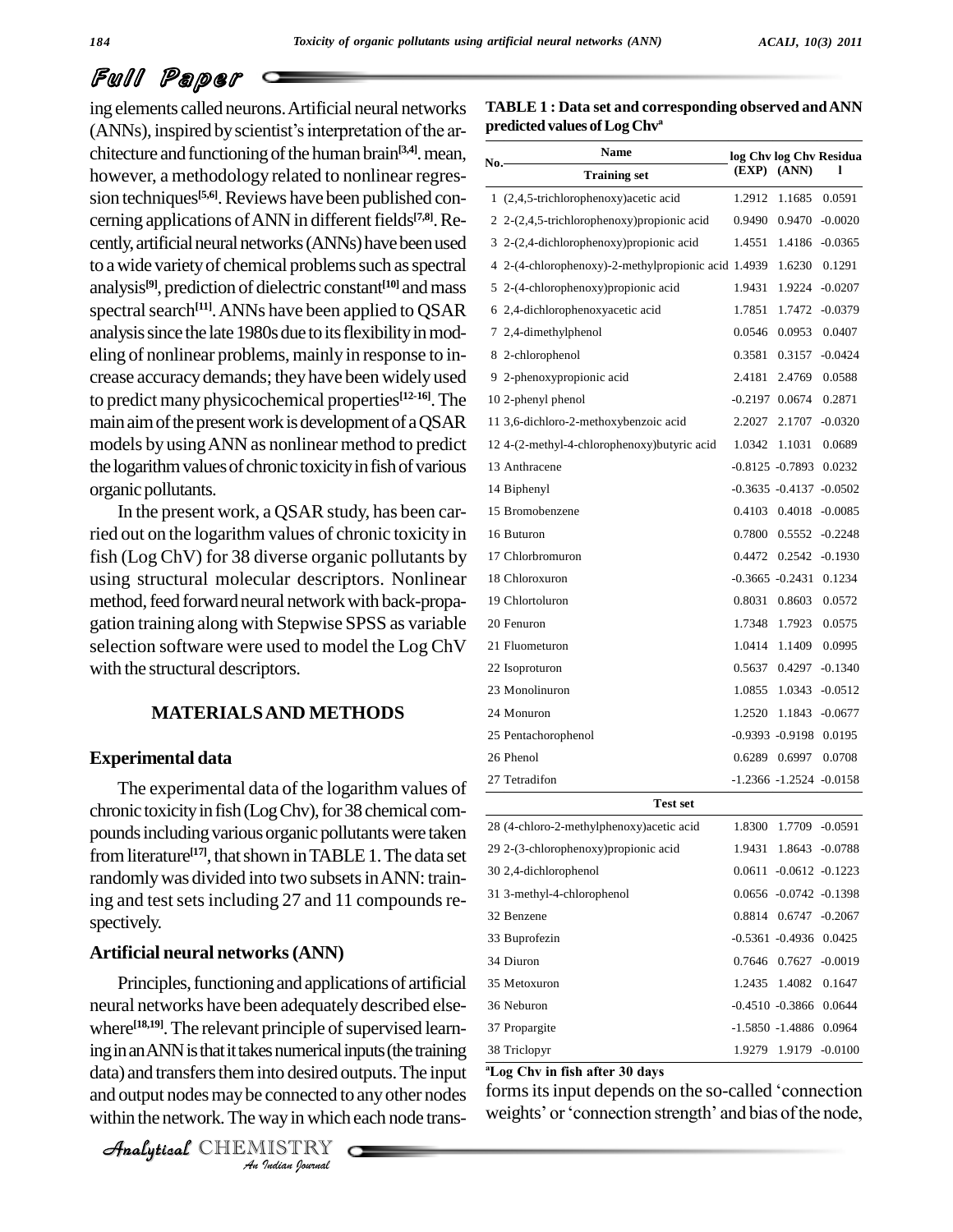

**Figure 1 :Plots of predictedLog Chv estimated byANN mod eling versus experimentalLog Chv compounds**

which are modifiable. The output values of each node depend on both the weight strength and bias values. Training of theANN can be performed by using the back propagation algorithm. In order to train the net work using the back propagation algorithm, the differ are calculated after each training iteration and the val ues of weights and biases modified by using these error terms.

A three-layer feed-forward network formed by one input layer consisting of a number of neurons equal to the number of descriptors, one output neuron and a number of hidden units fully connected to both input and output neurons, were adopted in this study. The most used learning procedure is based on the back propagation algorithm, in which the network reads inputs and corresponding outputs from a proper data set (training set) and iterativelyadjusts weights and biases in order to minimize the error in prediction. To avoid overtraining and consequent deterioration of its generalization ability, the predictive performance of the network after each weight adjustment is checked on un seen data (validation set).

In this work, training gradient descent with momentum is applied and the performance function was the mean square error (MSE), the average squared error between the network outputs and the actual output.

The QSAR models for the estimation of the Log Chv of various compounds are established in the following six steps: molecular structure input and generation of the files containing the chemical structures stored in a computer-readable format; quantum mechanics geometry optimization with a semi-empirical method; structural descriptors computation; structural descriptors selection; structure-Log Chv models generation with the ANN method and statistical analysis.



**Figure 2 : Plots of residual versus experimental Log Chv in ANNmodel**

#### **Computer hardware and software**

ences between the ANN output and its desired value<br>are calculated after each training iteration and the value "cleaned up" and energy minimization was performed All calculations were run on a Pentium IV personal computer with windows XP as operating system. The molecular 3D structures of data setwere sketched usmolecular 3D structures of data set were sketched us-<br>ing hyperchem (ver. 7.1), then each molecule was<br>"cleaned up" and energy minimization was performed using geometry. Optimization was done using semiempirical AM1 (Austin Model) Hamiltonian method. After optimization of structures, 3D structures with lower energy conformers obtained by the afore mentioned procedure were fed into dragon (ver. 5.2- 2005) and ChemOffice 2005 molecular modeling software ver. 9, supplied by Cambridge Software Com pany, for calculation of the structural molecular descriptors (constitutional, topological, connectivity, geometrical, getaway, thermodynamic and charge descriptors). Through these descriptors which have values further than 90% zero or have equal values further than 90% are not useful and cut. Then Descriptor selection was accomplished by using Stepwise SPSS (SPSS Ver. 11.5, SPSS Inc.). other calculations were performed in the MATLAB (version 7.0, MathWorks, Inc.) environment.

#### **RESULTSAND DISCUSSION**

#### **Descriptors selection**

correlations of descriptors with each other and with the **INDEXERENT FRAM**<br>*INDEX*<br>*INDEX***<br>INDEX**<br>**INDEX**<br>*INDEX*<br>*INDEX*<br>*Indian Sparmal* Generally the first step in variables selection is the calculation of the correlation between variables and with seeking activity. In the present case, to decrease the redundancy existed in the descriptors datamatrix, the Log Chv of the molecules were examined, and descriptors which showed high interrelation (i.e.,r>0.9) with Log Chv and low interrelation (i.e.,  $r<0.9$ ) with each

Analytical CHEMISTRY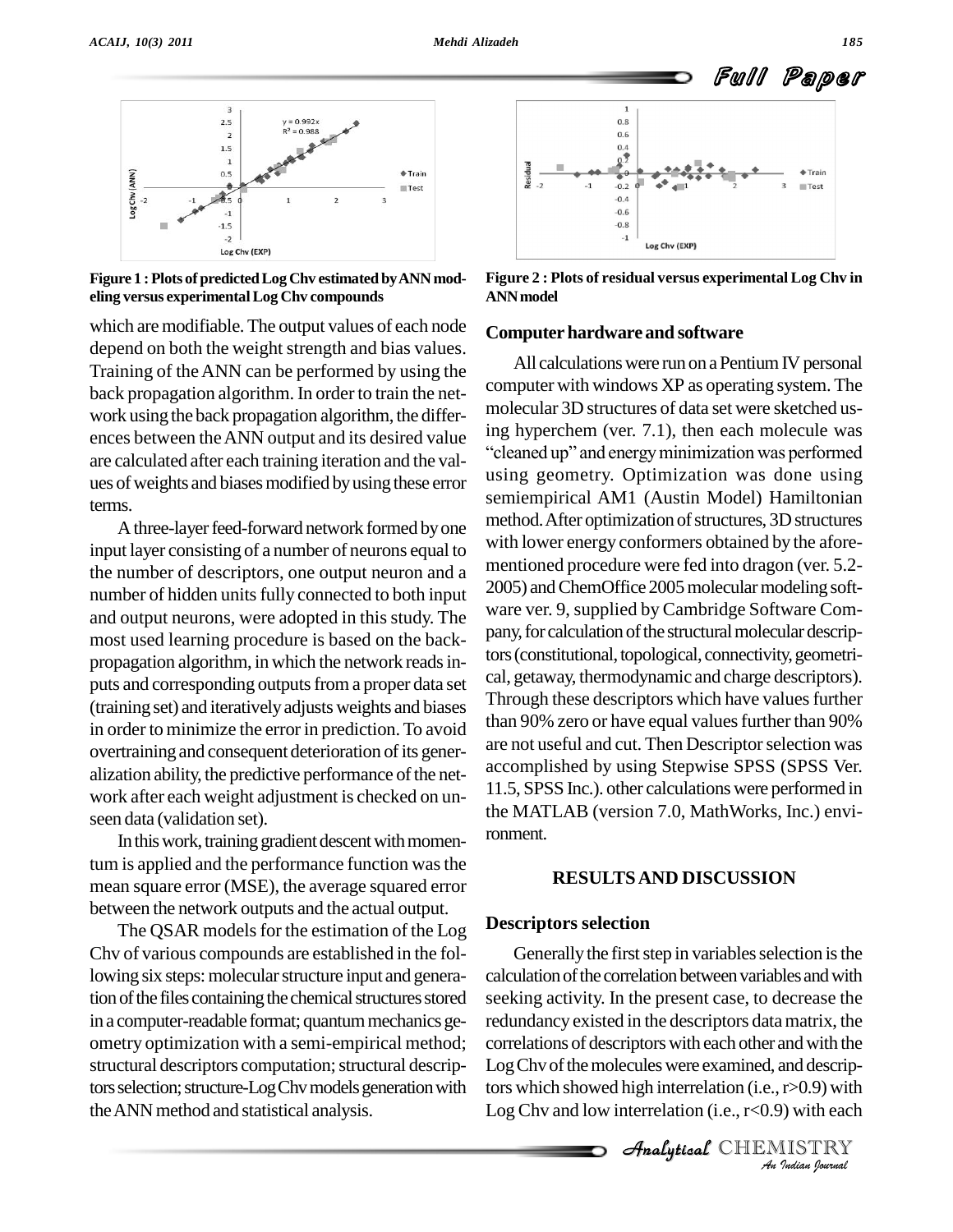# Full Paper

**TABLE2 :Molecular descriptors employed for the proposed ANNmodel**

| No. | <b>Descriptor</b>                                                                                         | <b>Notation</b> | class         |
|-----|-----------------------------------------------------------------------------------------------------------|-----------------|---------------|
|     | 1 Partition coefficient (octanol/water) CLogP Thermodynamic                                               |                 |               |
|     | 2 Heat of formation                                                                                       | HF              | Thermodynamic |
|     | Ievrege-weighted autocorrelation of<br>3 lag 7/weighted by atomic sanderson HATS7e<br>electronegativities |                 | Getaway       |

**TABLE 3 : Correlation matrix of the three descriptors and Log Chapter Chevalon Chevalon Exercise Chevalon Chevalon Chevalon<br>
<b>Log** Chv used in this work<sup>a</sup>

|         | CLo2P | HF     | HATS7e    | Log ch <sub>V</sub> |
|---------|-------|--------|-----------|---------------------|
| CLogP   |       | 0.2135 | $-0.0471$ | $-0.7526$           |
| ΗF      |       |        | $-0.5247$ | $-0.6586$           |
| HATS7e  |       |        |           | 0.5243              |
| Log chV |       |        |           |                     |

**definitions of the descriptors are given in TABLE <sup>2</sup>**

other were detected. For each class of the descriptor just one of them was kept for construction the final QSARmodel and the restwere deleted.In second step, Stepwise SPSS was used for variables selection. After this process three descriptors were remained, that keeps most interpretive information for LogChv.TABLE 2 shows descriptors that used in ANN method. A correlation analysiswas carried out to evaluate correlations between selected descriptors with each other and with LogChv (TABLE 3).

## **ANN optimization**

*Analyticality* of the network. Thus training was stopped when the fully f *Indian*<br>*Indian Indian*<br>*Indian bouwda*<br>*Indian bouwdal* Athree-layer neural network was used and starting network weights and biases were randomlygenerated. Descriptors selected by stepwise method were used as inputs of network and the signal of the output node represent the Log Chv of organic pollutants. Thus, net works have three neurons in input layer, and one neuron in output layer.The networks performancewas optimized for the number of neurons in the hidden layer (hnn), the learning rate (*lr*) of back-propagation, mo mentum and the epoch.As weights and biased are optimized by the back-propagation iterative procedure, training error typically decreases, but test error first decreases and subsequently begins to rise again, re vealing a progressiveworsening of generalization abiltest error reaches a minimum value. TABLE 4 shows the architecture and specification of the optimized networks.

CHEMISTRY

| TABLE 4 : Architecture and specification of the generated |  |
|-----------------------------------------------------------|--|
| ANNs                                                      |  |

| No. of nodes in the input layer  | 3       |
|----------------------------------|---------|
| No. of nodes in the hidden layer | 7       |
| No. of nodes in the output layer | 1       |
| learning rate                    | 0.6     |
| Momentum                         | 0.8     |
| Epoch                            | 2200    |
| <b>Transfer function</b>         | Sigmoid |

**TABLE 5 : Statistical parameters obtained using the ANN TABLE 5 :** 8<br>model<sup>a</sup>

| Ft                                                               | Fc | $\mathbf{R}^2$ t | $\mathbf{R}^2\mathbf{c}$ | Rt | Rc | SEt | - SEc - Model |
|------------------------------------------------------------------|----|------------------|--------------------------|----|----|-----|---------------|
| 2076.6734 990.4636 0.9881 0.9910 0.9940 0.9955 0.1058 0.1130 ANN |    |                  |                          |    |    |     |               |

 **refers to the calibration (training) set; <sup>t</sup> refers to test set; <sup>R</sup> is the correlation coefficient; R<sup>2</sup> is the correlation coefficient square and** *F* **is the statistical** *F* **value**

## **Results of ANN analysis**

The nonlinear QSAR model provided by the optimal neural networks is presented in figure1 where computed or predicted LogChv values are plotted against the correspondingexperimental data. Figure 2 shows a plot of residuals versus the observed Log Chv values. The substantial random pattern of this plot indicates that most of the data variance is explained by the proposed model.

The agreement between computed and observed values in ANN training and test sets are shown in TABLE1.The statistical parameters calculated forthe ANN model are presented inTABLE 5. Goodness of the ANN-based model is further demonstrated by the high value of the correlation coefficient *R* between calculated and observed Log Chv values are (0.9940, 0.9955) for training and test set respectively.

## **CONCLUSIONS**

QSAR analysis was performed on a series of or ganic pollutants using ANN method that correlate Log Chv values of these compound to their structural descriptors. According to obtained results it is concluded that the (CLogP, HF, HATS7e) can be used successfully for modeling Log Chv of the under study compounds. The statistical parameters of the builtANN model were satisfactory which showed the high quality of the chose descriptors. High correlation coefficients